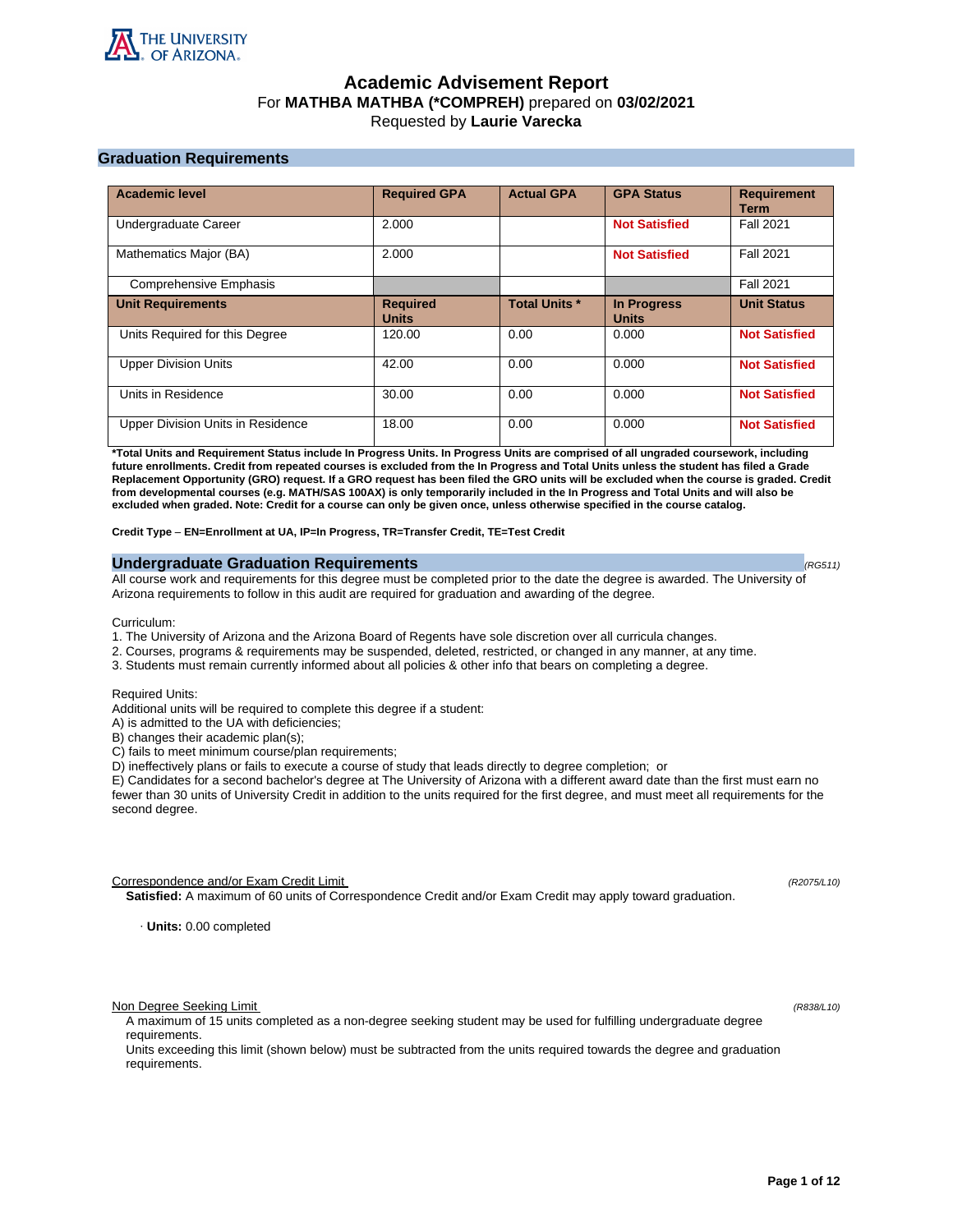

| Not Satisfied: Non-Community College Units: While there is no limit to the total number of units of course work that may be<br>transferred from an accredited community college to The University of Arizona, no more than 64 units from a 2-year institution<br>may be applied toward the requirements for a bachelor's degree. Therefore, to reach the required 120 units for a bachelor's<br>degree, a minimum of 56 units must be completed from 1) coursework at a 4-year institution, 2) approved credit by examination<br>(refer to UA Catalog for approved examinations and scores), or 3) any combination thereof. |             |
|-----------------------------------------------------------------------------------------------------------------------------------------------------------------------------------------------------------------------------------------------------------------------------------------------------------------------------------------------------------------------------------------------------------------------------------------------------------------------------------------------------------------------------------------------------------------------------------------------------------------------------|-------------|
| · Units: 56.00 required, 0.00 completed, 56.00 needed                                                                                                                                                                                                                                                                                                                                                                                                                                                                                                                                                                       |             |
| <b>Success Course Limit</b><br>Satisfied: No more than 3 units will apply toward a student's graduation requirements.<br>All Success courses taken can be seen below. Success Course units exceeding the 3 unit maximum must be subtracted from the<br>total units, residency requirements and cumulative grade point average.                                                                                                                                                                                                                                                                                              | (R3297/L15) |
| PE Activity Course Limit<br>Satisfied: No more than 3 units will apply toward a student's graduation requirements.<br>All PE activity courses taken can be seen below. PE Activity units exceeding the 3 unit maximum must be subtracted from the<br>total units, residency requirements and cumulative grade point average.                                                                                                                                                                                                                                                                                                | (R3297/L25) |
| <b>Foundation Mathematics</b><br><b>Not Satisfied: Foundation Mathematics</b>                                                                                                                                                                                                                                                                                                                                                                                                                                                                                                                                               | (RG1434)    |
| <b>GE Substantial Math Strand</b><br>Not Satisfied: Complete 1 course.                                                                                                                                                                                                                                                                                                                                                                                                                                                                                                                                                      | (R2612)     |

Non-Community College Units (R1227/L10)

GE Substantial Math Strand (R2612/L10)

**Not Satisfied:** Complete 1 course.

· **Units:** 2.67 required, 0.00 completed, 2.67 needed

| <b>Term</b> | <b>Subject</b> | <b>Catalog Nbr</b> | <b>Course Title</b> | Grade | <b>Units</b> | <b>RptCd</b> | <b>RaDes</b> | Type |
|-------------|----------------|--------------------|---------------------|-------|--------------|--------------|--------------|------|
|             |                |                    |                     |       |              |              |              |      |

## **Courses Available**

MATH 122B, MATH 125, MATH 129, MATH 215, MATH 223, MATH 254, MATH 313

| <b>Undergraduate General Education and Foundation Requirements</b>           | (RG507) |
|------------------------------------------------------------------------------|---------|
| Not Satisfied: Undergraduate General Education and Foundation Requirements   |         |
|                                                                              |         |
| <b>Foundation Composition</b>                                                |         |
|                                                                              | (R532)  |
| Not Satisfied: Complete 1 of the following 4 Foundation Composition options: |         |
| 1. 3 Course Foundation Composition Sequence                                  |         |
| 2. 2 Course Foundation Composition Sequence                                  |         |
| 3. Honors Composition with grade of C or higher                              |         |
| 4. Honors Composition with a grade of D and Second Semester Composition.     |         |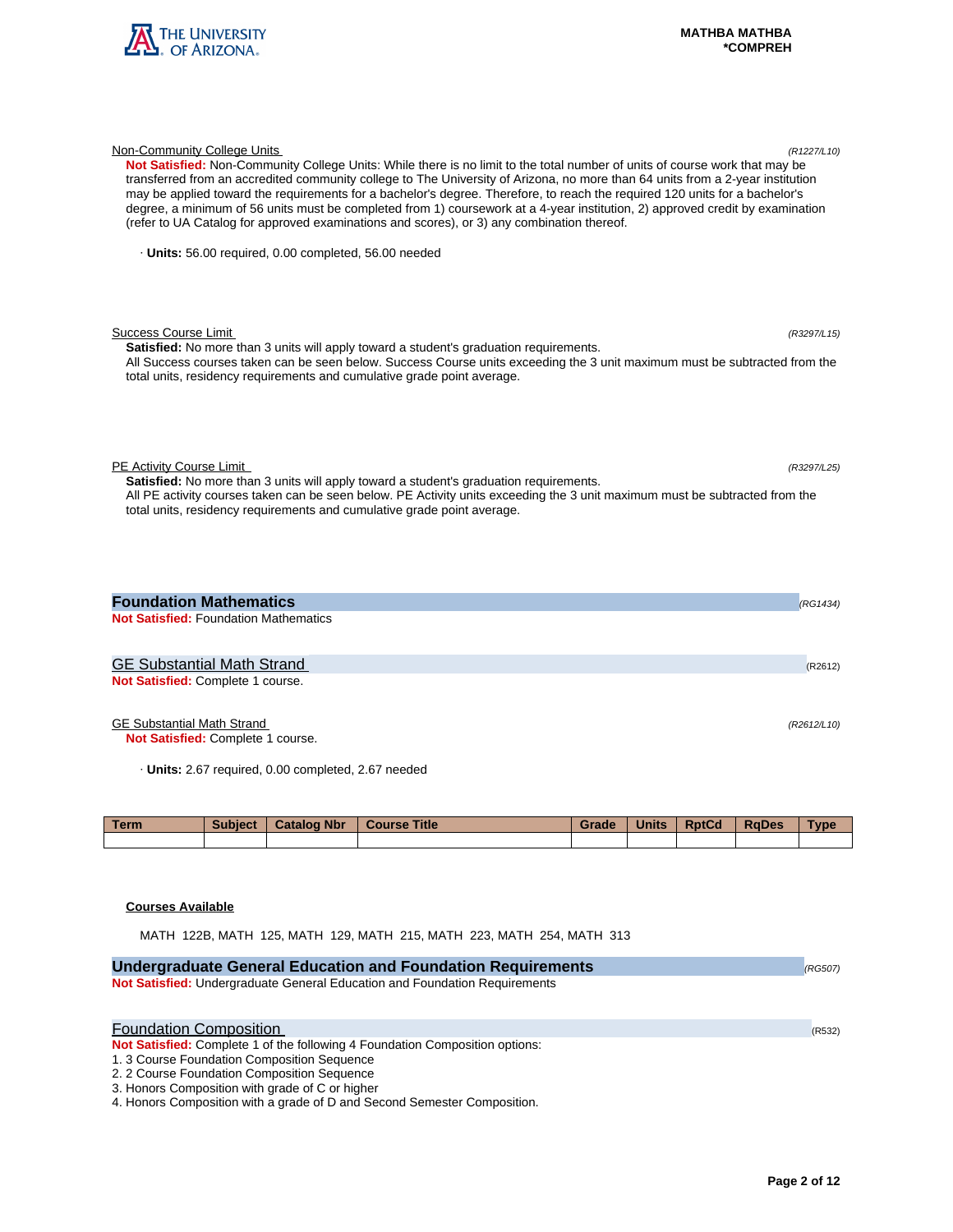

Please note: Students who earn a grade of D in Honors Composition may choose to repeat the course in order to earn a higher grade to satisfy the requirement. Please consult with your major advisor.

Mid-Career Writing Assessment - Complete 2nd semester English Composition with a B grade or higher. Students who do not earn a grade of B or better in 2nd semester English Composition must also satisfy a college or department writing requirement. Consult your major advisor if you do not earn a grade of B in 2nd semester English Composition.

Option 1: Foundation Composition - 3 Course Sequence (R532/L10)

**Not Satisfied:** Complete 3 courses. Complete ENGL 106 AND ENGL 101/107 AND ENGL 102/108.

· **Courses:** 3.00 required, 0.00 completed, 3.00 needed

| Term | <b>Subject</b> | Catalog Nbr | Course Title | Grade | Units | <b>RptCd</b> | <b>RaDes</b> | <b>Type</b> |
|------|----------------|-------------|--------------|-------|-------|--------------|--------------|-------------|
|      |                |             |              |       |       |              |              |             |
|      |                |             |              |       |       |              |              |             |
|      |                |             |              |       |       |              |              |             |

### **Courses Available**

ENGL 1EIB, ENGL 101, ENGL 101A, ENGL 107, ENGL 107A, (\*\*\*) (###), ENGL 102, ENGL 108, ENGL 106

OR Option 2: Foundation Composition - 2 Course Sequence (R532/L20) **Not Satisfied:** Complete 2 courses. Complete ENGL 101/107 AND ENGL 102/108

· **Courses:** 2.00 required, 0.00 completed, 2.00 needed

| Term | <b>Subject</b> | <b>Catalog Nbr</b> | <b>Course Title</b> | Grade | <b>Units</b> | <b>RptCd</b> | <b>RaDes</b> | <b>Type</b> |
|------|----------------|--------------------|---------------------|-------|--------------|--------------|--------------|-------------|
|      |                |                    |                     |       |              |              |              |             |
|      |                |                    |                     |       |              |              |              |             |

#### **Courses Available**

ENGL 1EIB, ENGL 101, ENGL 101A, ENGL 107, ENGL 107A, (\*\*\*) (###), ENGL 102, ENGL 108

OR Option 3: Honors Composition (R532/L40)

**Not Satisfied:** Complete 1 course with a C or better.

· **Courses:** 1.00 required, 0.00 completed, 1.00 needed

| <b>Term</b> | <b>Subject</b> | <b>Catalog Nbr</b> | <b>Course Title</b> | Grade | <b>Units</b> | <b>RptCd</b> | <b>RaDes</b> | <b>Type</b> |
|-------------|----------------|--------------------|---------------------|-------|--------------|--------------|--------------|-------------|
|             | <b>ENGL</b>    | 09H                |                     |       |              |              |              |             |

## **Courses Available**

ENGL 109H

| Foundation Second Language - Fourth Semester Proficiency                                                                | (R519) |
|-------------------------------------------------------------------------------------------------------------------------|--------|
| Not Satisfied: Credit will not be given for a course at an equivalent or lower level than prior language credit earned. |        |
| Course must be taken for a grade, not for pass/fail.                                                                    |        |
| Demonstrate fourth semester proficiency in a second language by completing one of the following:                        |        |
|                                                                                                                         |        |

1. Complete a Fourth Semester Language Course with a grade of C or higher.

2. Complete Arabic 401 and 1 course with a grade of C of higher from Arabic 424B, 427B or 430B.

3. Pass a language proficiency examination at the fourth semester level

Option 1: Fourth Semester Language Course (R519/L10)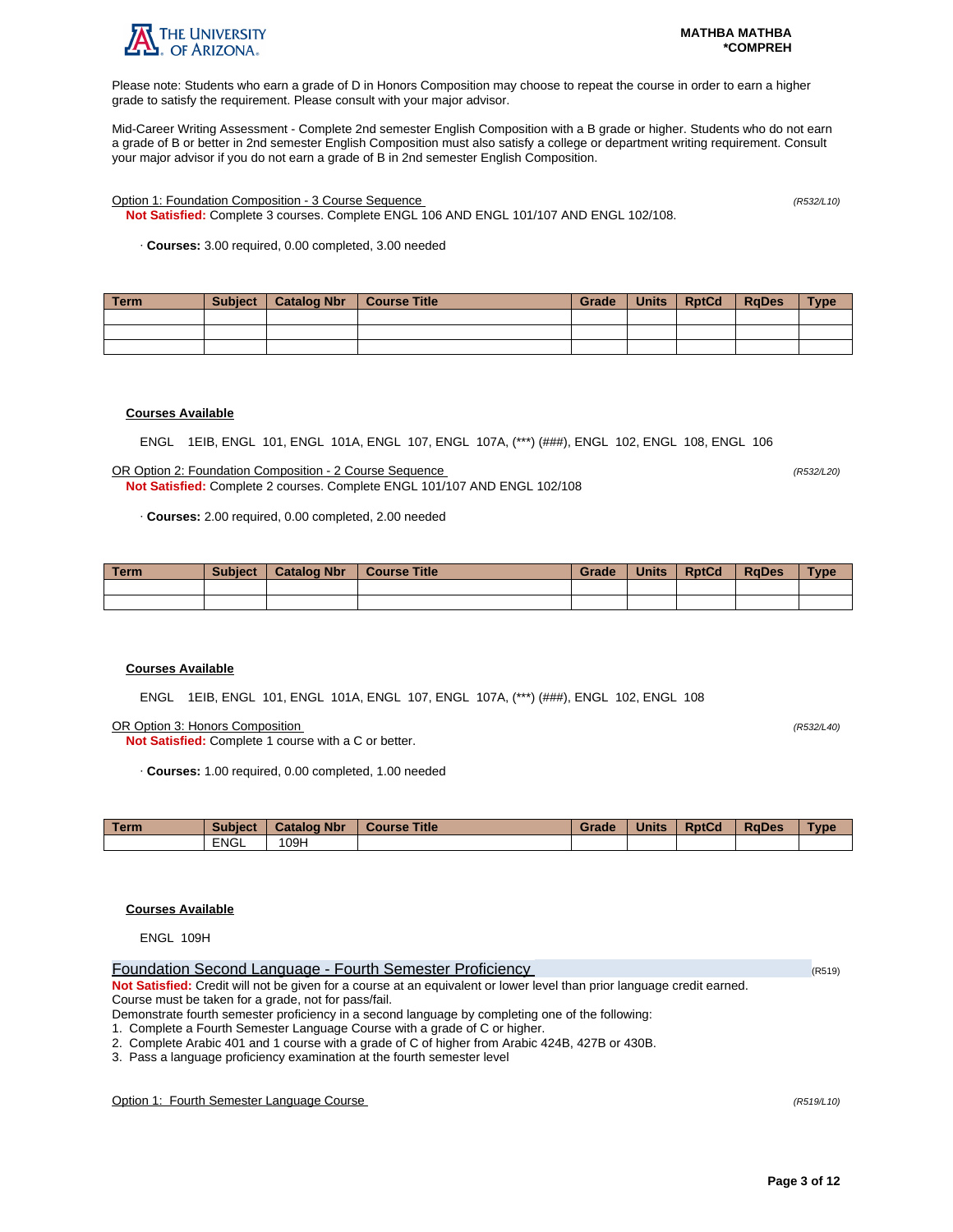

**Not Satisfied:** Complete 1 course with a grade of C or better.

Not from: FREN 325, 373, 375, 393, 399, 399H, 414, 448, 453, HIST 465D, ITAL 330A, 330B, 330C, 330D, 399, 399H, SPAN 397W, 406A, 414, 423A, 423B, 465C, 465D, TTE 414. Courses used to fulfill this requirement may also be used to fulfill other requirements.

· **Courses:** 1.00 required, 0.00 completed, 1.00 needed

| Term | <b>Subject</b> | <b>Catalog Nbr</b> | Course Title | Grade | <b>Units</b> | <b>RptCd</b> | <b>RaDes</b> | <b>Type</b> |
|------|----------------|--------------------|--------------|-------|--------------|--------------|--------------|-------------|
|      |                |                    |              |       |              |              |              |             |

#### **Courses Available**

AIS 204B, ARB 402, ARB 405, ARB 406, ARB 407, ARB 408, CHN 202, CHN 301, CHN 302, CHN 415, CHN 417, CHN 422, CHN 423, CRL 202, CRL 202-SA, CRL 301, CRL 301-SA, CRL 302, CRL 397A, CRL 497A, FREN 202, FREN 212, FREN 301, FREN 302, FREN 320, FREN 410, FREN 420, GER 202, GER 211, GER 301, GER 303, GER 311, GRK 202, GRK 204, GRK 212, GRK 402, GRK 412, GRK 424, ITAL 202, ITAL 202Z, ITAL 301, ITAL 302, ITAL 310, ITAL 320, JPN 202, JPN 301, JPN 302, JPN 405, JPN 421, JPN 422, JUS 203B, JUS 303A, JUS 303B, KOR 202, LAS 330, LAS 381, LAS 425, LAS 481, LAS 482, LAT 202, LAT 212, LAT 400, LAT 401, LAT 405, LING 204B, MAS 381, MAS 481, MAS 482, MENA 203B, MENA 303A, MENA 303B, PHIL 412, PORT 350, PORT 425, PRS 402, PRS 403, PRS 404, PRS 407, PRS 408, RSSS 202, RSSS 301, RSSS 302, RSSS 308, SERP 431B, SPAN 202, SPAN 203, SPAN 206, SPAN 251, SPAN 253, SPAN 323, SPAN 325, SPAN 330, SPAN 333, SPAN 381, SPAN 399, SPAN 425, SPAN 450, SPAN 481, SPAN 482, TURK 402, TURK 403, TURK 404, TURK 407, TURK 408

#### OR Option 2: Arabic Language (R519/L20)

**Not Satisfied:** Complete ARB 401, Intermediate Arabic, plus one additional course from ARB 424B, 427B, 439B, 484B.

· **Courses:** 1.00 required, 0.00 completed, 1.00 needed

| Term | <b>Subject</b> | <b>Catalog Nbr</b> | <b>Course Title</b> | Grade | <b>Units</b> | <b>RptCd</b> | <b>RaDes</b> | <b>Type</b> |
|------|----------------|--------------------|---------------------|-------|--------------|--------------|--------------|-------------|
|      | ARB            | 40 <sup>1</sup>    |                     |       |              |              |              |             |

#### **Courses Available**

ARB 401

AND Option 2: Additional Arabic Courses (R519/L30) **Not Satisfied:** Complete one additional course with a grade of C or better from ARB 424B, 427B, 439B, 484B.

· **Courses:** 1.00 required, 0.00 completed, 1.00 needed

| Term | <b>Subject</b> | <b>Catalog Nbr</b> | Course Title | Grade | <b>Units</b> | <b>RptCd</b> | <b>RaDes</b> | Type |
|------|----------------|--------------------|--------------|-------|--------------|--------------|--------------|------|
|      |                |                    |              |       |              |              |              |      |

## **Courses Available**

ARB 424B, ARB 427B, ARB 439B, ARB 484B

General Education Tier I (R522) (R522)

**Not Satisfied:** Complete each of the following areas.

Tier I Individuals & Societies/150s

**Not Satisfied:** Complete 2 courses, 6 units total. Transfer students with quarter system credits may satisfy Tier One requirements with 2 courses and 5.34 units.

· **Units:** 5.34 required, 0.00 completed, 5.34 needed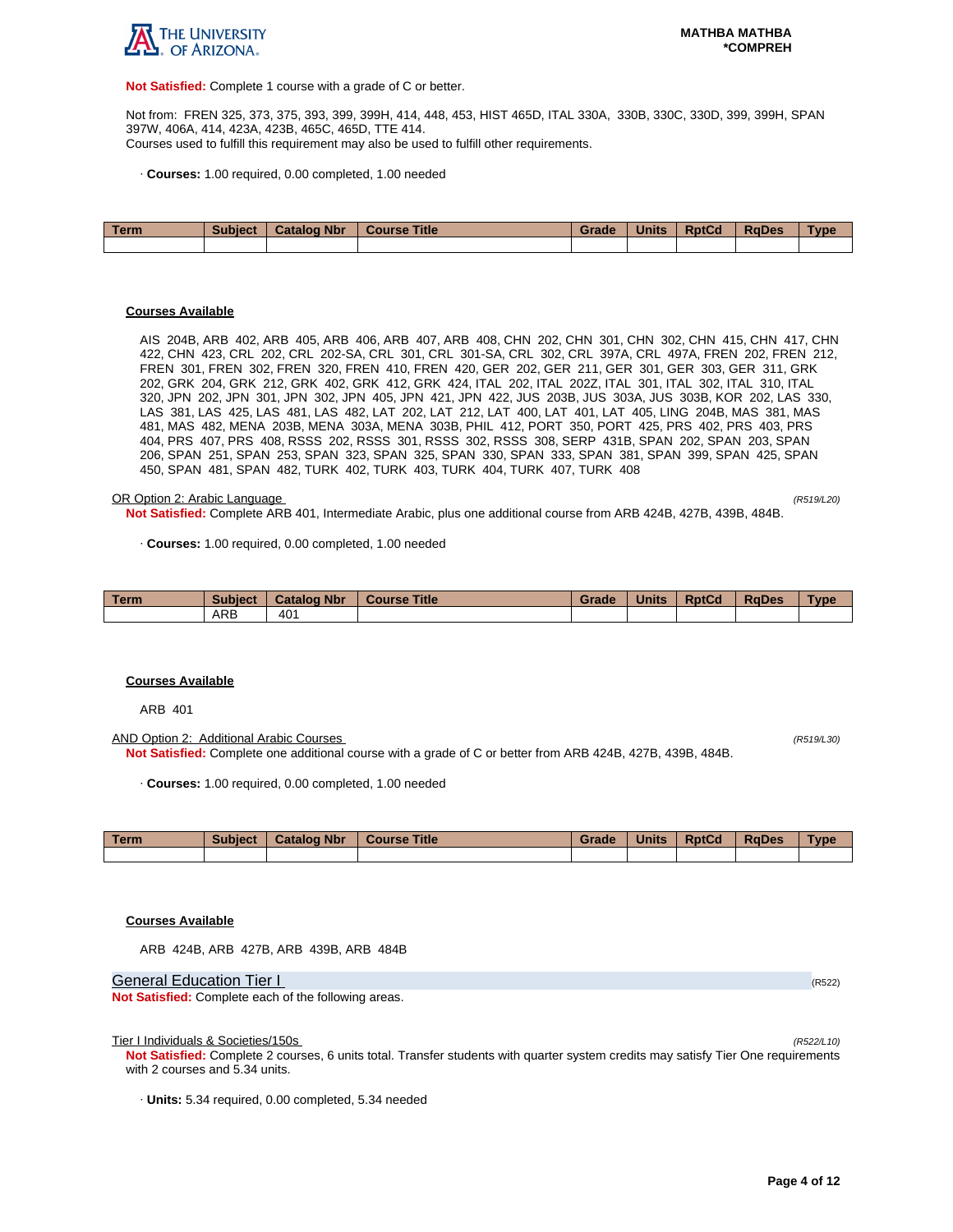

· **Courses:** 2.00 required, 0.00 completed, 2.00 needed

| <b>Term</b> | <b>Subject</b> | <b>Catalog Nbr</b> | <b>Course Title</b> | Grade | <b>Units</b> | <b>RptCd</b> | RaDes | <b>Type</b> |
|-------------|----------------|--------------------|---------------------|-------|--------------|--------------|-------|-------------|
|             |                |                    |                     |       |              |              |       |             |
|             |                |                    |                     |       |              |              |       |             |

## **Courses Available**

(\*\*\*) (###), AFAS 150B1, ANTH 150B1, ART 150B1, ART 150B2, EAS 150B1, EDP 150B1, ENGL 150B1, ENGL 150B2, ESOC 150B1, FREN 150B1, FSHD 150B1, FTV 150B1, GEOG 150B1, GEOG 150B2, GER 150B1, GWS 150B1, GWS 150B2, GWS 150B3, GWS 150B4, GWS 150B5, HNRS 150B1, HNRS 150B2, HUMS 150B1, ITAL 150B1, LAR 150B1, LAS 150B1, MAS 150B1, MAS 150B2, MIS 150B1, PAH 150B1, PHIL 150B1, POL 150B1, RCSC 150B1, RCSC 150B2, RELI 150B1, RSSS 150B1, RSSS 150B2, SOC 150B1, SOC 150B2, SPAN 150B1, SPAN 150B2, TLS 150B1, AED 150A1, ANTH 150A1, ART 150A1, ENGL 150A1, GER 150A1, HWRS 150A1, LING 150A1, MIS 150A1, PAH 150A1, PAH 150A2, PAH 150A3, PHIL 150A1, POL 150A1, PSY 150A1, AED 150C1, ANTH 150C1, AREC 150C1, AREC 150C2, AREC 150C3, CLAS 150C1, ECON 150C1, FIN 150C1, FREN 150C1, GEOG 150C1, HIST 150C1, HIST 150C2, HIST 150C3, HIST 150C4, HIST 150C5, HIST 150C6, HNRS 150C1, HPS 150C1, ITAL 150C1, JOUR 150C1, LAS 150B2, LING 150C1, MAS 150C1, MENA 150C1, NSC 150C1, PHIL 150C1, PLP 150C1, POL 150C1, POL 150C2, POL 150C3, PPEL 150C1, RNR 150C1, SOC 150C1, SOC 150C2, TLS 150C1, PHIL 150A2

#### Tier I Natural Sciences/170s (R522/L20)

**Not Satisfied:** Complete 2 courses, 6 units total. Transfer students with quarter system credits may satisfy Tier One requirements with 2 courses and 5.34 units.

· **Units:** 5.34 required, 0.00 completed, 5.34 needed

· **Courses:** 2.00 required, 0.00 completed, 2.00 needed

| ∣ Term | <b>Subject</b> | <b>Catalog Nbr</b> | <b>Course Title</b> | Grade | <b>Units</b> | <b>RptCd</b> | <b>RaDes</b> | <b>Type</b> |
|--------|----------------|--------------------|---------------------|-------|--------------|--------------|--------------|-------------|
|        |                |                    |                     |       |              |              |              |             |
|        |                |                    |                     |       |              |              |              |             |

#### **Courses Available**

Physical Sciences, AGTM 170A1, ASTR 170A1, ATMO 170A1, BE 170A1, BE 170A2, ENVS 170A1, GC 170A1, GEOG 170A1, GEOS 170A1, HNRS 170A1, HWRS 170A1, MSE 170A1, MSE 170A2, PHYS 170A1, PTYS 170A1, AME 170B1, ASTR 170B1, ASTR 170B2, OPTI 170B1, PTYS 170B2, ANTH 170C1, ANTH 170C2, ECOL 1BCIE, ECOL 170C1, ECOL 170C2, ECOL 170C3, ENTO 170C2, GEOS 170C1, HNRS 170C1, MCB 170C1, NSC 170C1, NSC 170C2, NSCS 170C1, PLS 170C1, PLS 170C2, PLS 170C3, RNR 170C1

Tier I Traditions & Cultures/160s

**Not Satisfied:** Complete 2 courses, 6 units total. Transfer students with quarter system credits may satisfy Tier One requirements with 2 courses and 5.34 units.

- · **Units:** 5.34 required, 0.00 completed, 5.34 needed
- · **Courses:** 2.00 required, 0.00 completed, 2.00 needed

| Term. | <b>Subject</b> | <b>Catalog Nbr</b> | Course Title | Grade | <b>Units</b> | <b>RptCd</b> | RaDes | <b>Type</b> |
|-------|----------------|--------------------|--------------|-------|--------------|--------------|-------|-------------|
|       |                |                    |              |       |              |              |       |             |
|       |                |                    |              |       |              |              |       |             |

#### **Courses Available**

(\*\*\*) (###), AFAS 160A1, AFAS 160A2, AIS 160A1, ANTH 160A1, ANTH 160A2, ART 160A1, EAS 160A1, EAS 160A2, EAS 160A3, EAS 160A4, EAS 160A5, ENGL 160A1, ENGL 160A2, FREN 160A1, GER 160A1, HIST 160A1, HIST 160A2, MAS 160A1, MENA 160A1, MENA 160A2, POL 160A1, RELI 160A1, CLAS 160B1, DNC 160B1, ENGL 160B1, HIST 160B1, HIST 160B2, ITAL 160B1, POL 160B1, ARC 160C1, DNC 160C1, GER 160C1, GWS 160C1, HIST 160C1, POL 160C1, RSSS 160C1, RSSS 160C2, SPAN 160C1, ACBS 160D1, AFAS 160D1, ANTH 160D2, ANTH 160D3, ARC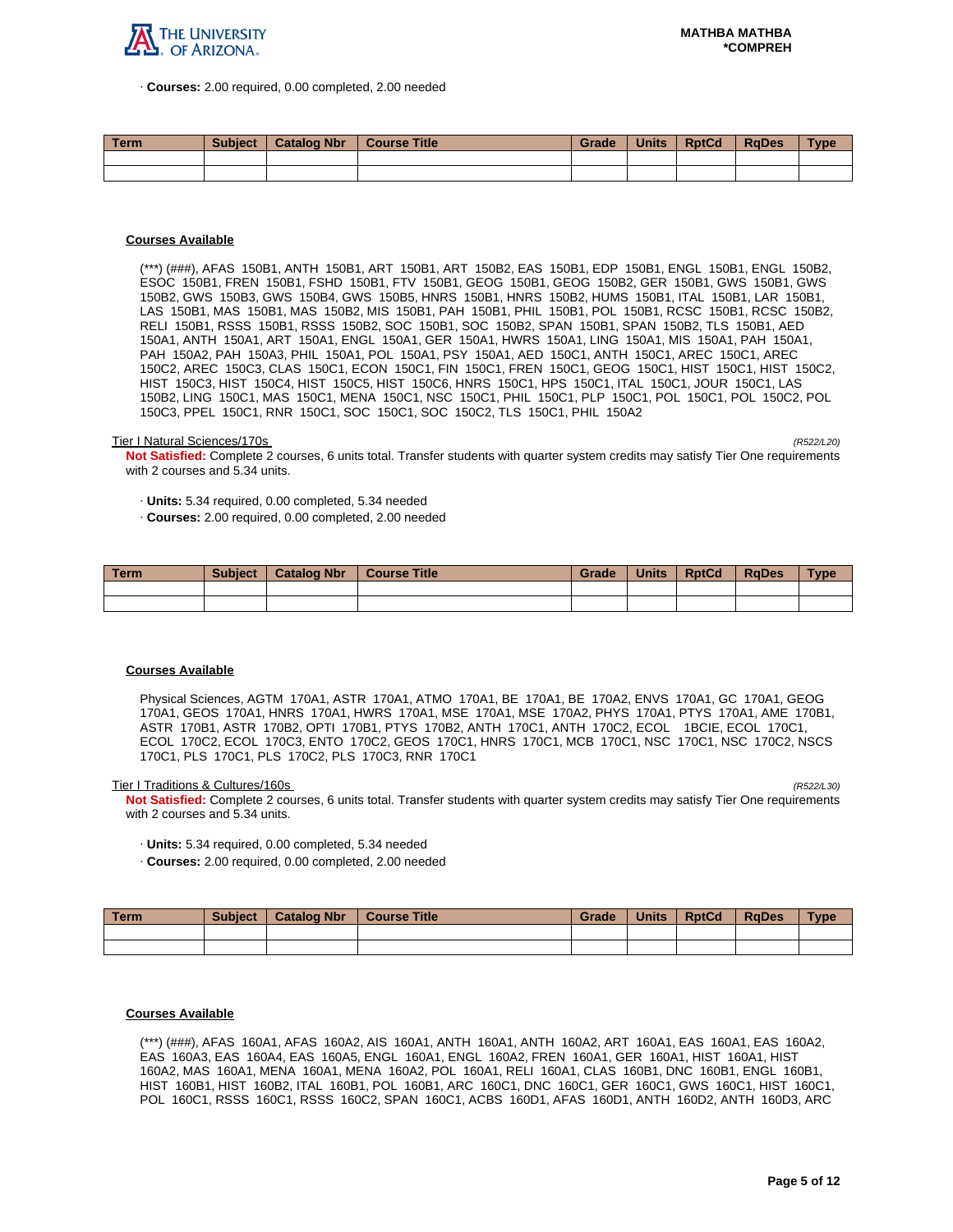

160D1, ART 160D1, ART 160D2, ART 160D3, CLAS 160D2, CLAS 160D3, ENGL 160D1, ENGL 160D2, ENTO 160D1, GER 160D1, GER 160D2, HIST 160D1, HNRS 160D1, HNRS 160D2, HNRS 160D3, HNRS 160D4, ITAL 160D1, JUS 160D1, MUS 160D1, PAH 160D1, PAH 160D2, PAH 160D3, PAH 160D4, PAH 160D5, PHIL 160D1, PHIL 160D2, PHIL 160D3, POL 160D1, RELI 160D1, RELI 160D2, RELI 160D3, RELI 160D4, RELI 160D5, RELI 160D6, RNR 160D1, RSSS 160D1, SPAN 160D1, TAR 160D1

### General Education Tier II (R528)

**Not Satisfied:** Complete each of the following areas.

#### Tier II Arts (R528/L10)

**Not Satisfied:** Complete 1 course, 3 units total. Transfer students with quarter system credits may satisfy Tier Two requirements with 2.67 units.

- · **Units:** 2.67 required, 0.00 completed, 2.67 needed
- · **Courses:** 1.00 required, 0.00 completed, 1.00 needed

| Term | <b>Subject</b> | <b>Catalog Nbr</b> | <b>Course Title</b> | Grade | <b>Units</b> | <b>RptCd</b> | <b>RaDes</b> | Type |
|------|----------------|--------------------|---------------------|-------|--------------|--------------|--------------|------|
|      |                |                    |                     |       |              |              |              |      |

### **Courses Available**

AFAS 218, AFAS 318, AFAS 371, ANTH 318, ARC 304, ARC 325, ARE 130, ARH 201, ARH 202, ARH 203, ARH 312, ARH 314, ARH 315, ARH 316A, ARH 316B, ARH 319, ARH 320, ARH 321, ARH 322, ARH 324, ARH 325, ARH 329, ART 203, ART 242, ART 282, ART 329, ART 358, CLAS 310, CLAS 329, DNC 100, DNC 101, DNC 112A, DNC 112B, DNC 112C, DNC 143, DNC 144A, DNC 144B, DNC 144C, DNC 152A, DNC 152B, DNC 152C, DNC 175, DNC 176A, DNC 176B, DNC 177C, DNC 177D, DNC 178A, DNC 178B, DNC 178C, DNC 179A, DNC 200, DNC 276A, ENGL 201, ENGL 209, ENGL 210, ENGL 300, ENGV 300, FTV 352, FTV 375, HNRS 203H, HNRS 216, HNRS 218, HNRS 220, HNRS 222, ISTA 301, JPN 245, LAS 322, LAS 337, MAS 337, MUS 100, MUS 101A, MUS 107, MUS 108, MUS 109, MUS 206, MUS 231, MUS 328, MUS 334, MUS 335, MUS 337, MUS 344, MUS 360, RELI 227, RELI 240, RELI 345, TAR 100, TAR 103, TAR 303, (\*\*\*) (###)

### Tier II Humanities (R528/L20)

**Not Satisfied:** Complete 1 course, 3 units total. Transfer students with quarter system credits may satisfy Tier Two requirements with 2.67 units. Prerequisite course work in Tier 1 Traditions and Cultures (TRAD) must be completed prior to taking. If LAT 201 or 202 are used to fulfill Foundation Second Language Proficiency, they cannot be used to fulfill Tier II Humanities.

- · **Units:** 2.67 required, 0.00 completed, 2.67 needed
- · **Courses:** 1.00 required, 0.00 completed, 1.00 needed

| <b>Term</b> | <b>Subject</b> | <b>Catalog Nbr</b> | <b>Course Title</b> | Grade | <b>Units</b> | <b>RptCd</b> | <b>RaDes</b> | Type |
|-------------|----------------|--------------------|---------------------|-------|--------------|--------------|--------------|------|
|             |                |                    |                     |       |              |              |              |      |

#### **Courses Available**

AFAS 200, AFAS 222, AFAS 224, AFAS 230, AFAS 245, AFAS 249, AFAS 255, AFAS 310, AFAS 314, AFAS 320, AFAS 335, AFAS 342, AFAS 365, AFAS 373, AFAS 374, AFAS 377, AFAS 381, AIS 212, AIS 381, ANTH 222, ANTH 300, ANTH 349, ARC 220, ARC 303, ARH 300, ARH 329, ART 329, ART 360, CHN 241, CHN 245, CHN 345, CLAS 220, CLAS 221, CLAS 222, CLAS 260, CLAS 300, CLAS 312, CLAS 329, CLAS 335, CLAS 342, CLAS 346, CLAS 349, CLAS 351, CLAS 352, CLAS 353, CLAS 355, EAS 201, EAS 358, EAS 359, ENGL 220A, ENGL 220B, ENGL 228, ENGL 229, ENGL 230, ENGL 231, ENGL 245, ENGL 248B, ENGL 260, ENGL 264, ENGL 265, ENGL 266, ENGL 267, ENGL 280, ENGL 342, ENGL 360, ENGL 375, ENGL 377, ENGV 360, FREN 245, FREN 249, FREN 280, FREN 282, FREN 283, FREN 284, FREN 314, FREN 373, FREN 374, FREN 375, FTV 325, GER 233, GER 242, GER 246, GER 272, GER 273, GER 276, GER 278, GER 312, GER 320, GER 325, GER 371, GER 373, GER 375, GER 376, GER 379, GER 380, GWS 200, GWS 317, GWS 330, GWS 342, GWS 373, HIST 224, HIST 247, HIST 272, HIST 277A, HIST 277B, HIST 278, HIST 307, HIST 316, HIST 372A, HIST 372B, HNRS 200, HNRS 208H, HNRS 209, HNRS 210, HNRS 212, HNRS 302, ITAL 230, ITAL 240, ITAL 250A, ITAL 250B, ITAL 250C, ITAL 250D, ITAL 330B, JPN 220, JPN 272, JPN 311, JUS 301, JUS 325, JUS 372A, JUS 372B, JUS 376, KOR 251, LAS 310, LAS 335, LAT 201, LAT 202, LAW 360, MENA 277A, MENA 277B, MENA 342, MENA 372A, MENA 372B, PA 321, PAH 200, PAH 201, PAH 220, PAH 221, PAH 230, PAH 231, PAH 260, PAH 331, PHIL 210, PHIL 213, PHIL 220, PHIL 222, PHIL 260, PHIL 261, PHIL 262, PHIL 321, PHIL 325, PHIL 330, PRS 342, RELI 203, RELI 210, RELI 211, RELI 212, RELI 220, RELI 220A, RELI 220B, RELI 230, RELI 241, RELI 255, RELI 277A, RELI 280, RELI 300, RELI 303, RELI 304, RELI 325, RELI 335, RELI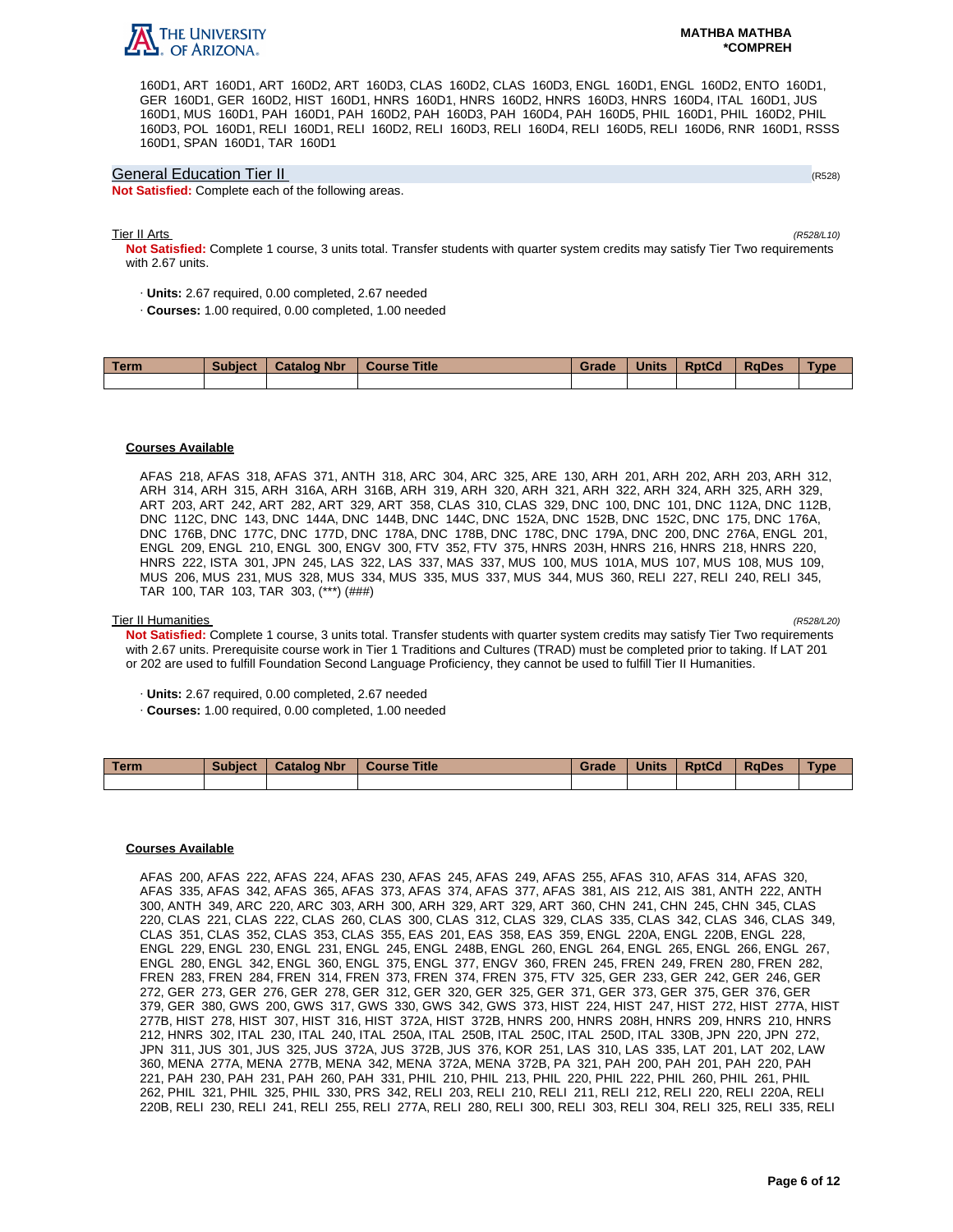

342, RELI 350, RELI 358, RELI 359, RELI 363, RELI 367, RELI 372A, RELI 372B, RELI 379, RELI 381, RELI 385, RSSS 210, RSSS 212, RSSS 280, RSSS 304, RSSS 310, RSSS 311, RSSS 325, RSSS 335, RSSS 340, RSSS 345, RSSS 350, SPAN 210, SPAN 220, (\*\*\*) (###)

#### Tier II Individual & Societies (R528/L30)

**Not Satisfied:** Complete 1 course, 3 units total. Transfer students with quarter system credits may satisfy Tier Two requirements with 2.67 units. Prerequisite course work in Tier 1 Individuals and Societies (INDV) must be completed prior to taking.

- · **Units:** 2.67 required, 0.00 completed, 2.67 needed
- · **Courses:** 1.00 required, 0.00 completed, 1.00 needed

| Term | Subject   Catalog Nbr | Course Title | Grade | <b>Units</b> | <b>RptCd</b> | <b>RaDes</b> | <b>Type</b> |
|------|-----------------------|--------------|-------|--------------|--------------|--------------|-------------|
|      |                       |              |       |              |              |              |             |

#### **Courses Available**

AED 210, AED 408, AFAS 220, AFAS 223, AFAS 260, AFAS 280, AFAS 304A, AFAS 304B, AFAS 305, AFAS 306, AFAS 310, AFAS 340, AFAS 345, AFAS 376, AFAS 378, AFAS 444, AGTM 380, AIS 200, AIS 210, AIS 220, AIS 346, AIS 347, ALC 309, ANTH 202, ANTH 203, ANTH 204, ANTH 220, ANTH 280, ANTH 307, ANTH 314, ANTH 316, ANTH 317, ANTH 320, ANTH 323, ANTH 325, ANTH 330, ANTH 339, ANTH 346, ANTH 347, ANTH 358, ANTH 373, ANTH 380, ANTV 307, APCV 301, ARE 201, AREC 210, AREC 365, CHS 202, CLAS 240, CLAS 305, CLAS 306, CLAS 323, CLAS 362, EAS 202, EAS 280, ECON 200, ECON 205, EDL 200, EDP 200, ENGL 347, ENVS 310, ESOC 210, FCM 201, FCSC 302, FOOD 360, FREN 230, FREN 231, FSHD 200, FSHD 347, GEOG 205, GEOG 210, GEOG 250, GEOG 251, GEOG 252, GEOG 256, GEOG 270, GEOG 350, GEOG 367, GEOG 380, GER 244, GER 274, GER 327, GPSV 365, GWS 240, GWS 260, GWS 306, GWS 316, GWS 323, GWS 328, GWS 362, HED 350, HIST 246, HIST 306, HIST 362A, HIST 362B, HIST 370A, HIST 370B, HNRS 204H, HNRS 205H, HNRS 206H, HNRS 217, HNRS 221, HPS 300, HPS 387, HPS 444, HUMS 205, HUMS 376, ISTA 263, ITAL 231, ITAL 330D, JOUR 305, JOUR 360, JPN 362A, JPN 362B, JUS 370A, JUS 370B, KOR 245, KOR 352, LAR 350, LAS 204, LAS 230, LAS 251, LAS 280, LAS 310, LAS 312, LAS 316, LAS 317, LAS 345, LAW 389, LING 210, LING 211, LING 330, MAS 265, MAS 317, MAS 365, MCB 310, MENA 251, MENA 330, MENA 334, NAFS 365, NSC 255, PA 205, PA 250, PA 312, PA 323, PAH 240, PAH 310, PAH 320, PAH 330, PAH 350, PAH 372, PHIL 205, PHIL 211, PHIL 214, PHIL 223, PHIL 233, PHIL 241, PHIL 246, PHIL 250, PHIL 264, PHIL 323, PHIL 326, PHIL 345, PHIL 346, PHIL 347, PHIL 348, PHPM 310, PLG 202, PLG 211, PLG 256, POL 201, POL 202, POL 203, POL 204, POL 209, POL 250, POL 312, POL 345, PORT 280, PPEL 205, PPEL 210, PSY 200, PSY 216, PSY 240, PSY 277, RCSC 204, RELI 233, RELI 235, RELI 301, RELI 302, RELI 305, RELI 306, RELI 316, RELI 323, RELI 326, RELI 330, RELI 334, RELI 360, RELI 370A, RELI 370B, RNR 200, RNR 256, RSSS 275, RSSS 305, RSSS 306, RSSS 315, RSSS 320, RSSS 328, SERP 200, SLHS 255, SOC 202, SOC 220, SOC 260, SOC 280, SOC 320, SOC 355, SOC 357, SOC 367, SPAN 211, SPAN 220, SPAN 280, TLS 200, TLS 204, TLS 239, TLS 240, TLS 353, (\*\*\*) (###)

#### Tier II Natural Sciences (R528/L40)

**Not Satisfied:** Complete 1 course, 3 units total. Transfer students with quarter system credits may satisfy Tier Two requirements with 2.67 units. Prerequisite course work in Tier 1 (NATS) must be completed prior to taking.

- · **Units:** 2.67 required, 0.00 completed, 2.67 needed
- · **Courses:** 1.00 required, 0.00 completed, 1.00 needed

| Term | <b>Subject</b> | <b>Catalog Nbr</b> | <b>Course Title</b> | Grade | Units | <b>RptCd</b> | <b>RaDes</b> | <b>Type</b> |
|------|----------------|--------------------|---------------------|-------|-------|--------------|--------------|-------------|
|      |                |                    |                     |       |       |              |              |             |

#### **Courses Available**

ACBS 310, ANTH 201, ANTH 257A, ANTH 257B, ANTH 258, ANTH 261, ANTH 324, ANTH 326, ANTH 327, ANTH 364, ANTV 364, ASTR 201, ASTR 202, ASTR 203, ASTR 204, ASTR 206, ASTR 208, ASTR 214, ATMO 325, ATMO 336, CHEM 257A, ECOL 206, ECOL 220, ECOL 223, ECOL 230, ECOL 250, ECOL 280, ECOL 310, ENGR 225, ENGR 257A, ENGR 257B, ENGR 258, ENTO 310, ENVS 210, GEOG 220, GEOG 230, GEOG 240, GEOS 212, GEOS 214, GEOS 216, GEOS 218, GEOS 220, GEOS 222, HNRS 202H, HNRS 219, HWRS 201, HWRS 202, HWRS 203, HWRS 204, MCB 239, MCB 261, MIC 204, MIC 310, MNE 201, MSE 220, MSE 225, MSE 257A, MSE 257B, MSE 258, NSC 310, NSC 353, NSC 375, OPTI 200, PHIL 305, PHIV 305, PHYS 200, PSY 220, PTYS 206, PTYS 212, PTYS 214, SCI 203, SLHS 261, SLHS 263, SLHS 267, SLHS 270, SLHS 362, TLS 201, WFSC 223, (\*\*\*) (###)

#### Diversity Emphasis Course (R531)

**Not Satisfied:** One course must be taken that focuses on Gender, Race, Class, Ethnicity, Sexual Orientation or Non-Western Area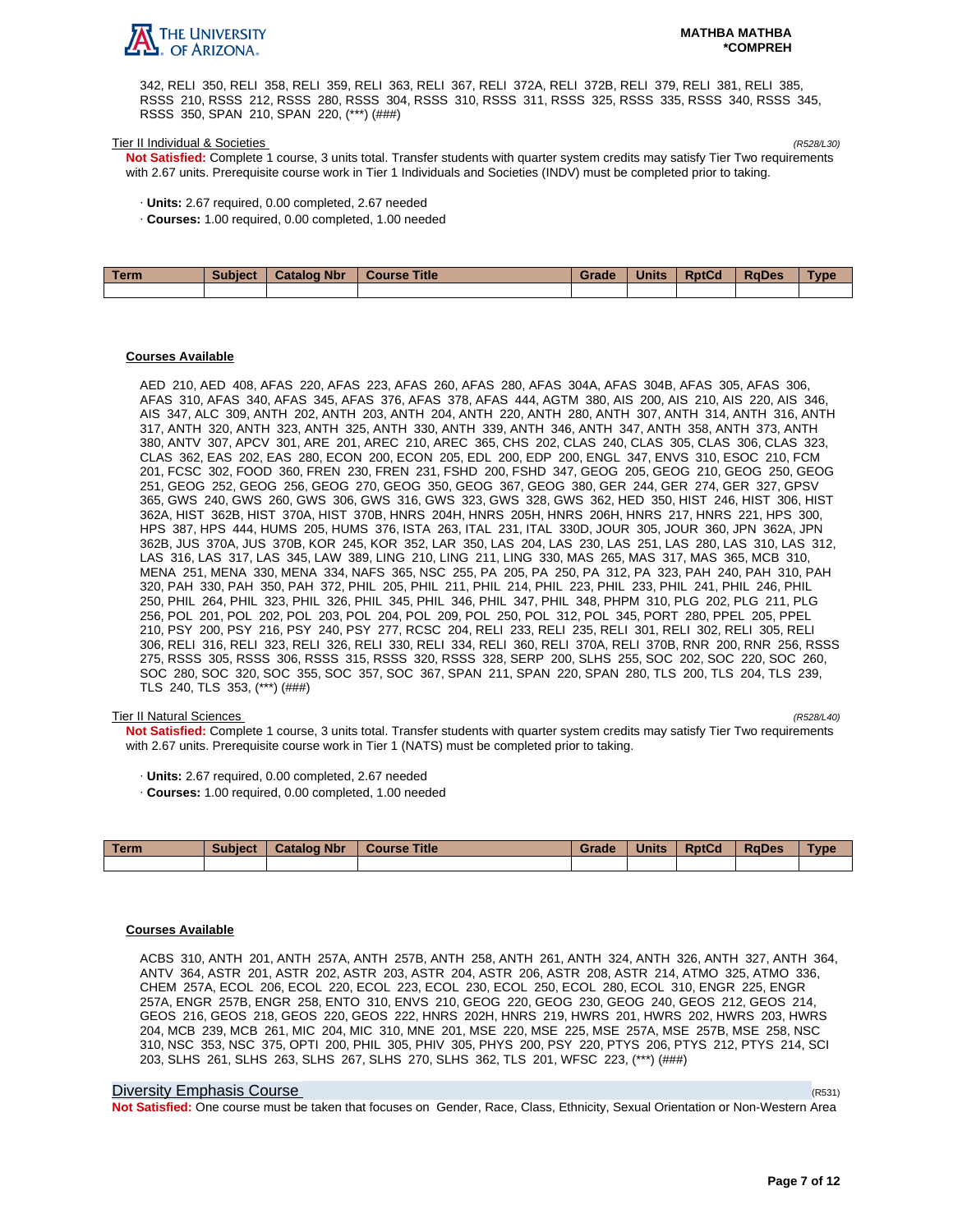

Studies.

Courses used to fulfill this requirement may also be used to fulfill other requirements.

#### Diversity Emphasis Course (R531/L10)

**Not Satisfied:** General Education Diversity Emphasis Course: Gender, Race, Class, Ethnicity, Sexual Orientation or Non-Western Area Studies.

· **Courses:** 1.00 required, 0.00 completed, 1.00 needed

| <b>Term</b> | <b>Subject</b> | <b>Catalog Nbr</b> | Course Title | Grade | <b>Units</b> | <b>RptCd</b> | RaDes | <b>Type</b> |
|-------------|----------------|--------------------|--------------|-------|--------------|--------------|-------|-------------|
|             |                |                    |              |       |              |              |       |             |

## **Courses Available**

AED 408, AFAS 150B1, AFAS 160A1, AFAS 160A2, AFAS 218, AFAS 220, AFAS 222, AFAS 223, AFAS 230, AFAS 245, AFAS 249, AFAS 255, AFAS 260, AFAS 302, AFAS 304A, AFAS 304B, AFAS 306, AFAS 310, AFAS 311D, AFAS 314, AFAS 318, AFAS 330, AFAS 335, AFAS 340, AFAS 342, AFAS 345, AFAS 365, AFAS 371, AFAS 373, AFAS 374, AFAS 376, AFAS 377, AFAS 381, AFAS 444, AFAS 467, AFAS 468, AIS 160A1, AIS 200, AIS 210, AIS 212, AIS 220, AIS 346, AIS 347, AIS 381, AIS 467, ANTH 150A1, ANTH 160A1, ANTH 160A2, ANTH 201, ANTH 202, ANTH 203, ANTH 220, ANTH 222, ANTH 307, ANTH 314, ANTH 318, ANTH 320, ANTH 323, ANTH 325, ANTH 330, ANTH 339, ANTH 346, ANTH 347, ANTH 358, ANTH 375, ANTH 402, ANTH 450, ANTH 467, ANTV 307, ANTV 375, ARH 203, ART 160A1, CHN 245, CHN 251, CHN 276, CHN 331, CHN 341, CHN 345, CHN 419, CHN 420, CHN 429, CHN 468, CHN 482, CHN 483, CHS 202, CLAS 150C1, CLAS 323, CLAS 362, DNC 177C, DNC 177D, DNC 178A, DNC 178B, DNC 178C, DNC 179A, EAS 130, EAS 160A1, EAS 160A2, EAS 160A3, EAS 160A4, EAS 160A5, EAS 201, EAS 202, EAS 280, EAS 333, EAS 358, EAS 359, EAS 402, EAS 484, EAS 496C, ENGL 150B2, ENGL 160A1, ENGL 160A2, ENGL 228, ENGL 229, ENGL 230, ENGL 245, ENGL 342, ENGL 377, ENGL 429, ENVS 310, FCM 201, FREN 150B1, FREN 150C1, FREN 160A1, FREN 230, FREN 231, FREN 245, FREN 249, FREN 314, FREN 373, FREN 374, FTV 150B1, FTV 251, GEOG 205, GEOG 210, GEOG 251, GEOG 252, GEOG 311D, GEOG 311E, GER 160A1, GER 274, GER 278, GER 373, GER 376, GWS 150B5, GWS 200, GWS 240, GWS 253, GWS 254, GWS 260, GWS 306, GWS 323, GWS 324, GWS 328, GWS 330, GWS 335, GWS 342, GWS 362, GWS 373, GWS 402, GWS 427, GWS 448, GWS 459, GWS 468, HIST 160A1, HIST 160A2, HIST 253, HIST 254, HIST 272, HIST 276, HIST 277A, HIST 278, HIST 306, HIST 307, HIST 370A, HIST 370B, HIST 372A, HIST 372B, HIST 482, HNRS 160D4, HNRS 204H, HPS 387, HPS 444, HUMS 150B1, HUMS 205, HUMS 376, HUSV 310, ITAL 150B1, ITAL 150C1, ITAL 231, ITAL 330B, ITAL 330D, JOUR 360, JPN 220, JPN 245, JPN 272, JPN 304, JPN 308, JPN 310, JPN 311, JPN 314, JPN 402, JPN 411, JPN 412, JPN 440, JPN 441, JPN 446A, JPN 446B, JPN 450, JPN 485, JPN 486, JPN 489, JPN 495B, JPN 496A, JPN 496C, JUS 325, JUS 370A, JUS 370B, JUS 372A, JUS 372B, JUS 376, KOR 245, KOR 251, LAS 251, LAS 310, LAS 312, LAS 335, LAS 337, LAS 345, LAW 389, LING 210, LING 304, LING 330, LING 402, LING 411, LING 412, LING 419, LING 420, LING 496C, MAS 160A1, MAS 265, MAS 330, MAS 337, MAS 365, MAS 467, MENA 160A1, MENA 160A2, MENA 251, MENA 277A, MENA 311E, MENA 330, MENA 334, MENA 372A, MENA 372B, MENA 375, MENA 441, MIS 150B1, MNE 201, MUS 109, MUS 231, MUS 334, MUS 335, MUS 337, MUS 344, NESV 375, PA 312, PAH 160D1, PAH 160D2, PAH 220, PAH 221, PAH 260, PAH 310, PHIL 222, PHIL 223, PHIL 325, PHIL 330, POL 160A1, POL 312, POL 330, POL 335, POL 345, POL 441, POL 464, POL 468, POL 476, PSY 216, RELI 130, RELI 160A1, RELI 160D4, RELI 160D5, RELI 160D6, RELI 210, RELI 212, RELI 220, RELI 230, RELI 235, RELI 240, RELI 277A, RELI 301, RELI 302, RELI 303, RELI 308, RELI 314, RELI 323, RELI 324, RELI 330, RELI 331, RELI 333, RELI 334, RELI 335, RELI 345, RELI 350, RELI 358, RELI 359, RELI 360, RELI 363, RELI 367, RELI 370A, RELI 370B, RELI 372A, RELI 372B, RELI 381, RELI 402, RELI 483, RELI 484, RELI 485, RELI 486, RELI 489, RSSS 150B2, RSSS 212, RSSS 305, RSSS 315, RSSS 320, RSSS 328, RSSS 350, SOC 202, SOC 220, SOC 222, SOC 260, SOC 280, SOC 324, SOC 325, SOC 355, SOC 357, SOC 427, SOC 432, SOC 448, SOC 450, SOC 459, SOC 467, SPAN 150B1, SPAN 150B2, SPAN 210, TAR 303, TLS 150C1

#### **Additional Coursework** (RG521)

Courses listed in this section may include general elective credits, UA courses and transferable courses from other institutions. Consult with your advisor to determine if courses listed in this section may be used to fulfill a requirement or sub-requirement in your degree program.

Courses taken for Pass/Fail option can only count as elective credit. They cannot fulfill any General Education, Major, or Minor requirements.

### **BA in Mathematics**  $(RG664)$

**Not Satisfied:** Will appear fully satisfied when student satisfies Mathematics Supporting Computer Science, Math Major Core Requirements, and selects an emphasis. All emphases require a minimum of 15 units of 400-level coursework in the major.

Equivalent MATV courses may be available through UA South. For approved courses consult with your advisor.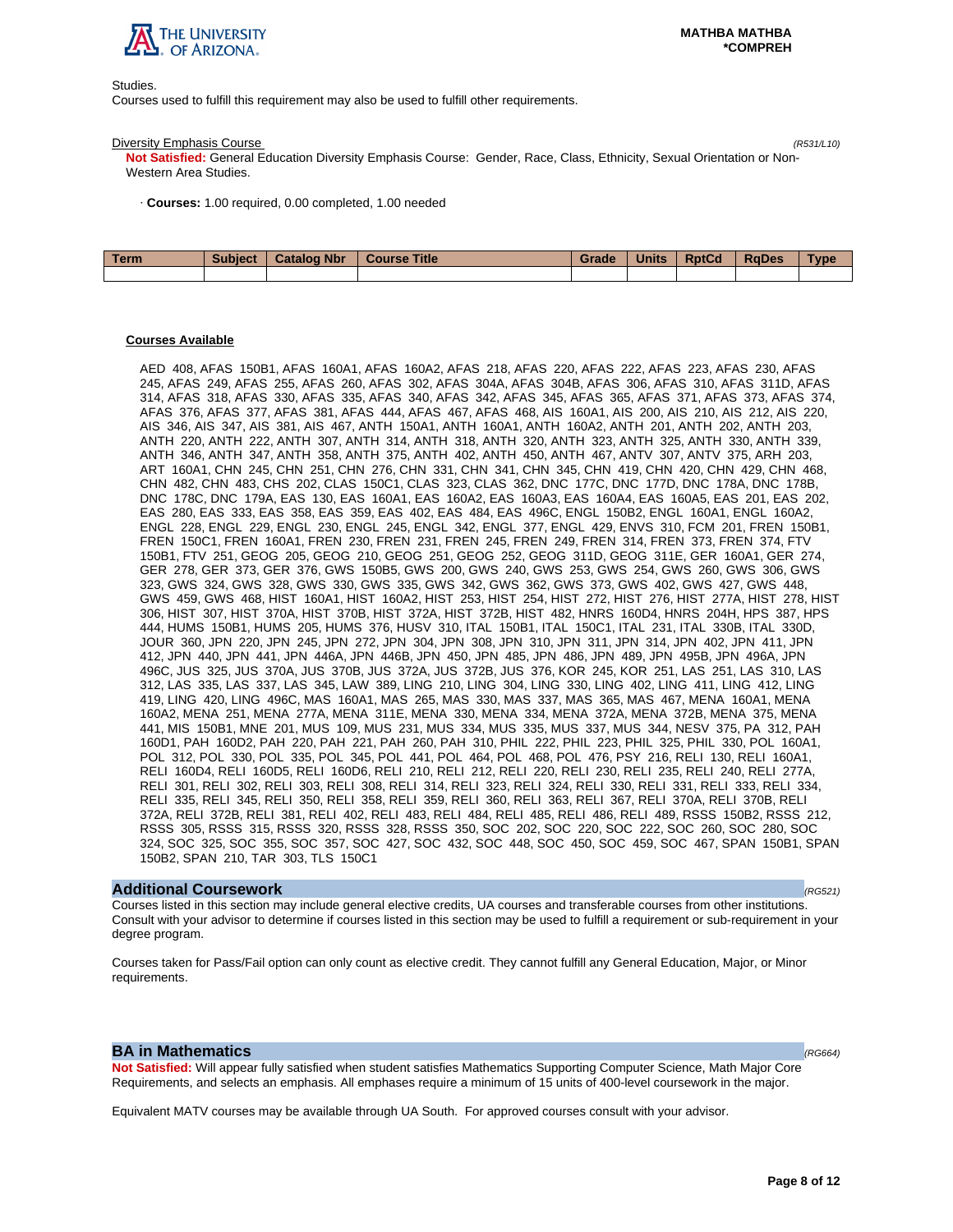

| <b>Mathematics Supporting Computer Science</b>                                                        | (R15805)     |
|-------------------------------------------------------------------------------------------------------|--------------|
| <b>Satisfied:</b> Will appear fully satisfied when student satisfies Computer Science requirements.   |              |
|                                                                                                       |              |
| <b>Computer Science</b>                                                                               | (R15805/L10) |
| Not Satisfied: Complete 1 course. Consult your advisor for a list of alternative programming courses. |              |
| Courses used to fulfill this requirement may be used to fulfill other requirements.                   |              |
| Courses: 1.00 required, 0.00 completed, 1.00 needed                                                   |              |

| Term | <b>Subject</b> | <b>Catalog Nbr</b> | <b>Course Title</b> | Grade | <b>Units</b> | <b>RptCd</b> | <b>RaDes</b> | <b>Vpe</b> |
|------|----------------|--------------------|---------------------|-------|--------------|--------------|--------------|------------|
|      |                |                    |                     |       |              |              |              |            |

## **Courses Available**

CSC 110, CSC 120, CSC 250, ISTA 130

### Math Major Core Requirements (R971) 2008 12:00 12:00 12:00 12:00 12:00 12:00 12:00 12:00 12:00 12:00 12:00 12:00 12:00 12:00 12:00 12:00 12:00 12:00 12:00 12:00 12:00 12:00 12:00 12:00 12:00 12:00 12:00 12:00 12:00 12:00 1

**Not Satisfied:** Will appear fully satisfied when student satisfies Calculus I and Core Courses.

#### $Calculus 1$  (R971/L10)

**Not Satisfied:** Complete 1 course

· **Courses:** 1.00 required, 0.00 completed, 1.00 needed

| <b>Term</b> | <b>Subject</b> | <b>Catalog Nbr</b> | <b>Course Title</b> | Grade | <b>Units</b> | <b>RptCd</b> | <b>RaDes</b> | <b>Type</b> |
|-------------|----------------|--------------------|---------------------|-------|--------------|--------------|--------------|-------------|
|             |                |                    |                     |       |              |              |              |             |

### **Courses Available**

MATH 122B, MATH 125

### Core Courses (R971/L50)

**Not Satisfied:** Complete 5 courses. Credit allowed for only one course in each pair: MATH 313 or MATV 313, MATH 323 or MATV 323, MATH 355 or MATV 355. MATV courses are only available to UA South students.

· **Courses:** 5.00 required, 0.00 completed, 5.00 needed

| Term | Subject   Catalog Nbr | Course Title | Grade | Units   RptCd | $ $ RqDes | <b>Type</b> |
|------|-----------------------|--------------|-------|---------------|-----------|-------------|
|      |                       |              |       |               |           |             |
|      |                       |              |       |               |           |             |
|      |                       |              |       |               |           |             |
|      |                       |              |       |               |           |             |
|      |                       |              |       |               |           |             |

### **Courses Available**

MATH 129, MATH 223, MATH 313, MATH 323, MATH 355, MATV 313, MATV 323, MATV 355

## **Emphasis in Comprehensive Mathematics** (RG668) **(RG668)** (RG668)

**Not Satisfied:** Will appear fully satisfied when student satisfies Comprehensive Emphasis courses, Comprehensive Emphasis Graduation Requirements, and declares a minor.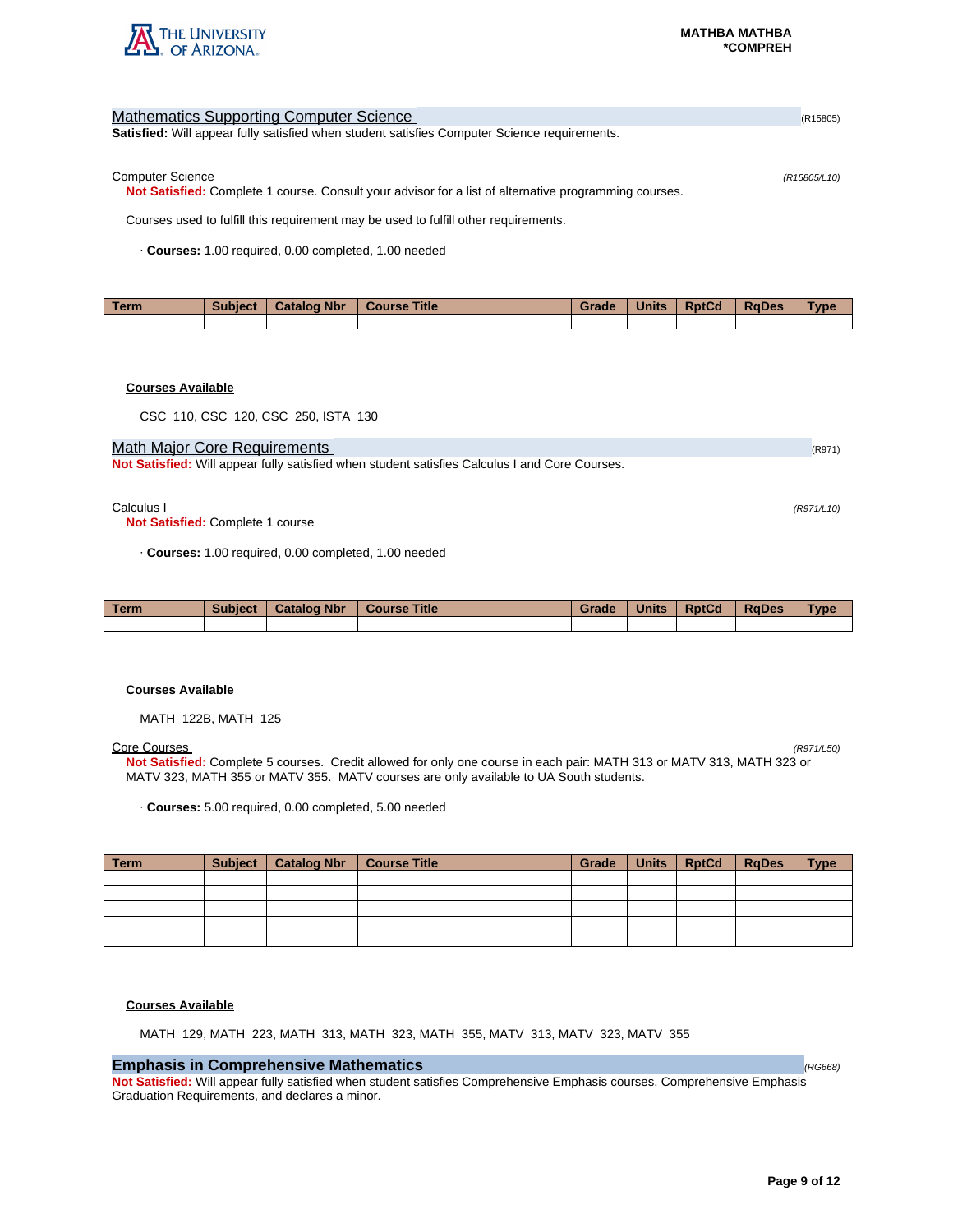

Equivalent MATV courses may be available through UA South. For approved courses consult with your advisor.

## Comprehensive Emphasis Requirements (R980) and Comprehensive Comprehensive Crossov

**Not Satisfied:** Will appear fully satisfied when student satisfies Comprehensive Required Courses and either the sequence in Abstract Algebra or Differential Equations.

Comprehensive Required Courses (R980/L10)

**Not Satisfied:** Complete 4 courses

· **Courses:** 4.00 required, 0.00 completed, 4.00 needed

| <b>Term</b> | <b>Subject</b> | <b>Catalog Nbr</b> | <b>Course Title</b> | Grade | <b>Units</b> | <b>RptCd</b> | <b>RaDes</b> | <b>Type</b> |
|-------------|----------------|--------------------|---------------------|-------|--------------|--------------|--------------|-------------|
|             | <b>MATH</b>    | 413                |                     |       |              |              |              |             |
|             | <b>MATH</b>    | 424                |                     |       |              |              |              |             |
|             | <b>MATH</b>    | 425A               |                     |       |              |              |              |             |
|             | <b>MATH</b>    | 425B               |                     |       |              |              |              |             |

### **Courses Available**

MATH 413, MATH 424, MATH 425A, MATH 425B

**Option 1. Abstract Algebra (R980/L20)** (R980/L20)

**Not Satisfied:** Complete MATH 415A and MATH 415B

· **Courses:** 2.00 required, 0.00 completed, 2.00 needed

| l Term | <b>Subject</b> | <b>Catalog Nbr</b> | <b>Course Title</b> | Grade | <b>Units</b> | <b>RptCd</b> | <b>RaDes</b> | Type |
|--------|----------------|--------------------|---------------------|-------|--------------|--------------|--------------|------|
|        | MATH           | 415A               |                     |       |              |              |              |      |
|        | <b>MATH</b>    | 415B               |                     |       |              |              |              |      |

### **Courses Available**

MATH 415A, MATH 415B

OR Option 2: Differential Equations (R980/L30) **Not Satisfied:** OR Complete MATH 454 and MATH 456

· **Courses:** 2.00 required, 0.00 completed, 2.00 needed

| Term | <b>Subject</b> | <b>Catalog Nbr</b> | <b>Course Title</b> | Grade | <b>Units</b> | <b>RptCd</b> | <b>RaDes</b> | Type |
|------|----------------|--------------------|---------------------|-------|--------------|--------------|--------------|------|
|      | MATH           | 454                |                     |       |              |              |              |      |
|      | <b>MATH</b>    | 456                |                     |       |              |              |              |      |

## **Courses Available**

MATH 454, MATH 456

Major 400-level Upper Division (R980/L40)

**Not Satisfied:** A minimum of 15 units of 400-level upper-division major coursework must be completed.

· **Units:** 15.00 required, 0.00 completed, 15.00 needed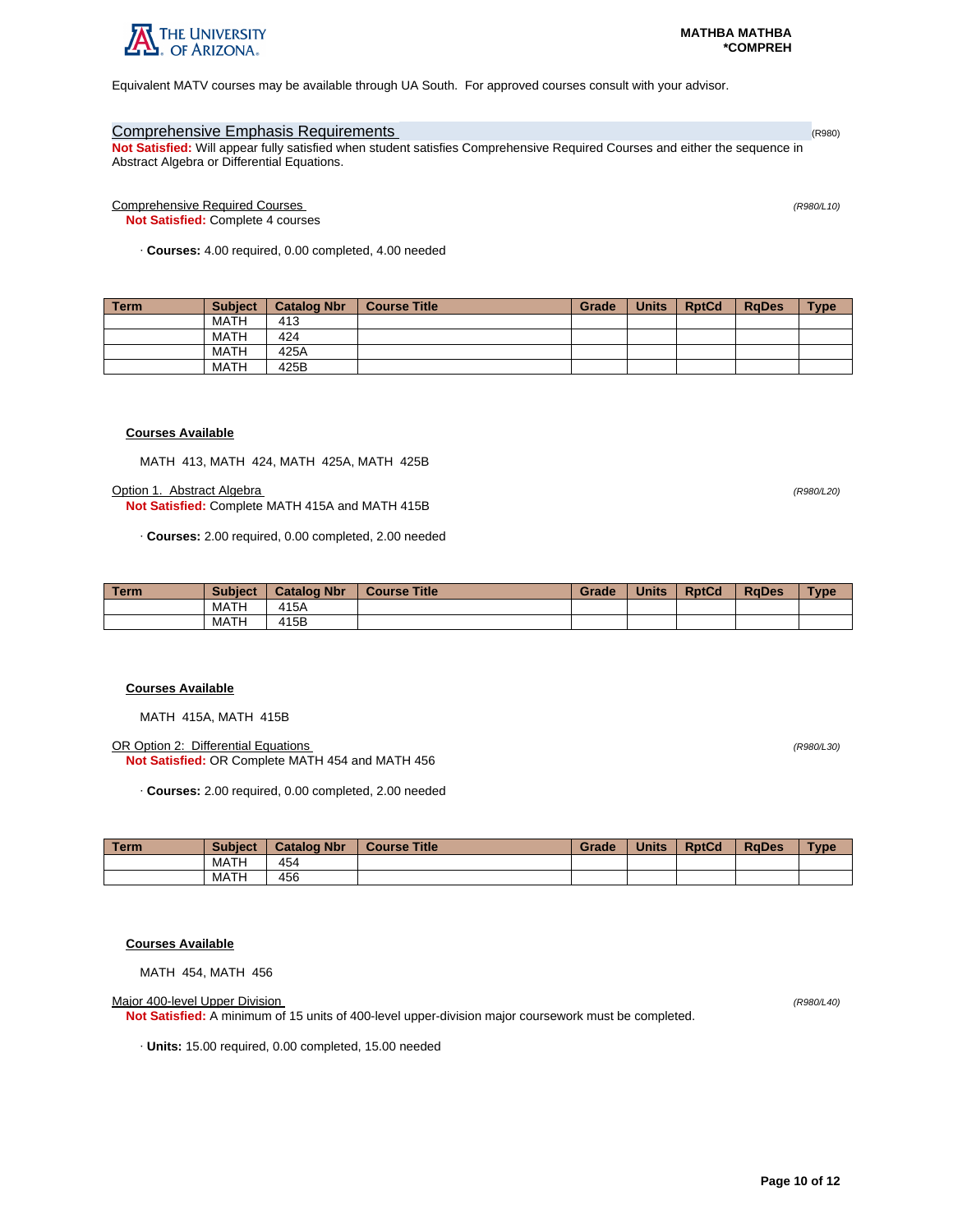#### **MATHBA MATHBA \*COMPREH**

| <b>Term</b> | Subject   Catalog Nbr   Course Title | Grade | Units   RptCd   RqDes | <b>Type</b> |
|-------------|--------------------------------------|-------|-----------------------|-------------|
|             |                                      |       |                       |             |
|             |                                      |       |                       |             |
|             |                                      |       |                       |             |
|             |                                      |       |                       |             |
|             |                                      |       |                       |             |
|             |                                      |       |                       |             |

## Comprehensive Math Emphasis Graduation Requirements (R1153) (R1153)

**Not Satisfied:** Will appear fully satisfied when student satisfies Mid Career Writing Assessment, Major GPA, Residency requirement, and Major Upper Division unit requirement.

### Mid Career Writing Assessment (R1153/L3)

**Not Satisfied:** Complete 2nd semester English Composition with a B grade or higher. Students who do not earn a grade of B or higher in 2nd semester English Composition must also satisfy a college or department writing requirement. Consult your major advisor if you do not earn a grade of B or higher in 2nd semester English Composition.

· **Courses:** 1.00 required, 0.00 completed, 1.00 needed

| Term | <b>Subject</b> | <b>Catalog Nbr</b> | <b>Course Title</b> | Grade | <b>Units</b> | <b>RptCd</b> | <b>RaDes</b> | <b>Type</b> |
|------|----------------|--------------------|---------------------|-------|--------------|--------------|--------------|-------------|
|      |                |                    |                     |       |              |              |              |             |

 $M$ ajor GPA (R1153/L10) (R1153/L10)

**Satisfied:** A minimum 2.0 GPA is required in the major coursework.

· **GPA:** 2.000 required, 0.000 completed

### Major Units (R1153/L15)

**Not Satisfied:** A minimum of 37 units must be completed in the major.

· **Units:** 37.00 required, 0.00 completed, 37.00 needed

| <b>Term</b> | <b>Subject</b> | <b>Catalog Nbr</b> | <b>Course Title</b> | Grade | <b>Units</b> | <b>RptCd</b> | <b>RqDes</b> | <b>Type</b> |
|-------------|----------------|--------------------|---------------------|-------|--------------|--------------|--------------|-------------|
|             |                |                    |                     |       |              |              |              |             |
|             |                |                    |                     |       |              |              |              |             |
|             |                |                    |                     |       |              |              |              |             |
|             |                |                    |                     |       |              |              |              |             |
|             |                |                    |                     |       |              |              |              |             |
|             |                |                    |                     |       |              |              |              |             |
|             |                |                    |                     |       |              |              |              |             |
|             |                |                    |                     |       |              |              |              |             |
|             |                |                    |                     |       |              |              |              |             |
|             |                |                    |                     |       |              |              |              |             |
|             |                |                    |                     |       |              |              |              |             |
|             |                |                    |                     |       |              |              |              |             |
|             |                |                    |                     |       |              |              |              |             |
|             |                |                    |                     |       |              |              |              |             |

Major Residency (R1153/L20)

**Not Satisfied:** A minimum of 18 units in the major must be taken at the University of Arizona.

· **Units:** 18.00 required, 0.00 completed, 18.00 needed

| l Term | <b>Subject</b> | <b>Catalog Nbr</b> | <b>Course Title</b> | Grade | <b>Units</b> | <b>RptCd</b> | <b>RaDes</b> | <b>Type</b> |
|--------|----------------|--------------------|---------------------|-------|--------------|--------------|--------------|-------------|
|        |                |                    |                     |       |              |              |              |             |
|        |                |                    |                     |       |              |              |              |             |